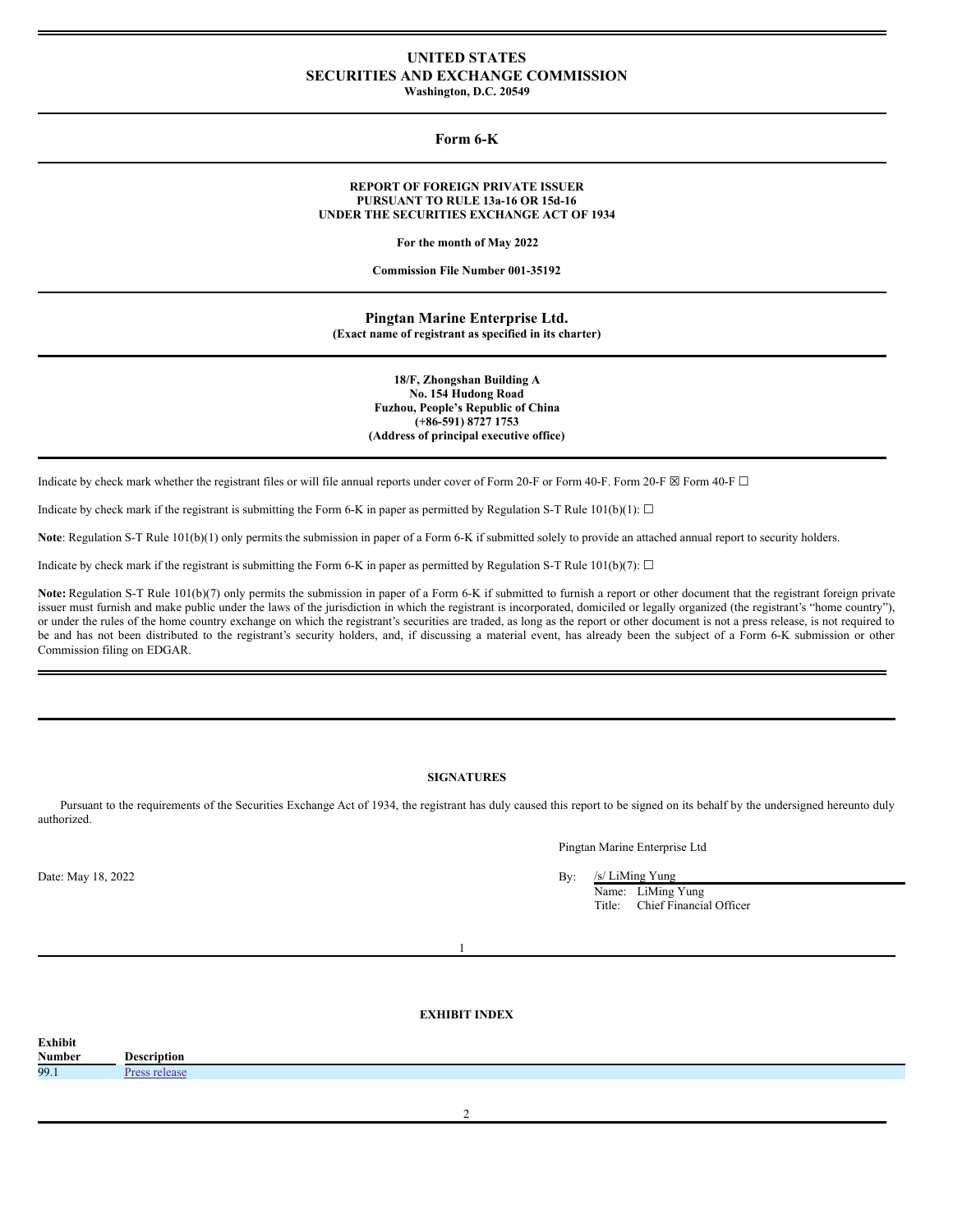

# **PINGTAN MARINE ENTERPRISE REPORTS FINANCIAL RESULTS**

## **FOR THE FOURTH QUARTER AND YEAR ENDED DECEMBER 31, 2021**

Company to Hold Conference Call on

### Wednesday, May 18, 2022, at 8:30 AM ET

FUZHOU, China, May 17, 2022 - Pingtan Marine Enterprise Ltd. (Nasdaq: PME) ("Pingtan" or the "Company") a fishing company based in the People's Republic of China (PRC), today announced financial results for its fourth quarter and fiscal year ended December 31, 2021.

### **Fourth Quarter 2021 Financial Highlights (Year over Year Comparison)**

- Revenue was \$62.8 million, representing a 102.5% year-over-year increase.
- Gross loss was \$7.4 million, compared to gross loss of \$12.0 million, and gross loss margin was 11.8%, compared to gross loss margin of 38.7%.
- Net income attributable to owners of the Company was \$6.7 million, or \$0.08 per basic and diluted share, compared to net loss attributable to owners of the Company of \$79.7 million, or \$(1.00) per basic and diluted share.

### **2021 Financial Highlights (Year over Year Comparison)**

- Revenue was \$164.1 million, representing an 88.1% year-over-year increase.
- Gross loss was \$12.6 million, compared to gross loss of \$2.4 million, and gross loss margin was 7.7%, compared to gross loss margin of 2.8%.
- Net loss attributable to owners of the Company was \$2.5 million, or \$(0.03) per basic and diluted share, compared to net loss attributable to owners of the Company of \$72.9 million, or \$(0.92) per basic and diluted share.

## **Management Comments**

Mr. Xinrong Zhuo, Chairman and CEO of the Company, commented, "In 2021, various businesses were challenged by the COVID-19 as it resurged from time to time in many localities across China throughout the year. Despite the overall difficulties, we were able to deliver an 88.1% increase in revenue and a 54.4% increase in sales volumes for 2021. However, due to the market downturn, the company recorded a decreased gross margin for the 2021 fiscal year, albeit a slightly increased gross profit margin in the second half of the year.

As such, the management believes that it is necessary to continue to strengthen the Company's production capacity and all aspects of product sales in the new year. Meanwhile, the management has decided to make certain strategic adjustments, including suspending the construction of the Antarctic krill vessel to recover funds, as well as expediting the modification and rebuilding progress of a new batch of fishing vessels to further increase harvest capacity and volume. The Company has also intensified its efforts to connect with large-scale distributors to improve the delivery speed through online-offline linkage, reduce frozen storage costs and selling expenses, and improve corporate efficiency."

Pingtan Marine Enterprise, Ltd. Page 2 May 16, 2022

# **Factors Affecting Pingtan's Results of Operations COVID-19 pandemic**

The COVID-19 pandemic has adversely affected the global economy, our markets in the PRC and our business.

In reaction to the pandemic, many provinces and municipalities in the PRC, where our business is currently conducted, activated the highest response to the emergency public health incident. Emergency quarantine measures and travel restrictions have had a significant impact on many sectors across China, which has also adversely affected the Company's operations. To reduce the impact on its production and operations, the Company has implemented a series of safety measures, and has resumed normal operations since March 2020. Management is focused on mitigating the impact of COVID-19 on its business operations while protecting the employees' health and safety. The Company will continue to actively monitor the situation and may take further actions that alter its business operations as may be required by local authorities or that the Company determines are in the best interests of its employees, customers, partners, suppliers and other stakeholders.

Some of the Company's customers are fish processing plants that export processed fish products to foreign countries. These customers reduced or postponed their purchases from us and adjusted their business strategies in relation to exportation or domestic sale in light of the development of the pandemic. These changes may cause a decrease in our unit selling price, an increase in inventory and delayed settlement of our accounts receivable. If the economic effects caused by the pandemic continue or increase in the PRC, overall customer demand may continue to decrease, which could have an adverse effect on our business, results of operations and financial condition.

The Company anticipates that its results of operations will continue to be affected by this pandemic in fiscal year 2022, as the COVID-19 pandemic has continued to caused disruptions to domestic and global businesses and markets. However, the extent of the impact on the Company's financial condition and results of operations is still highly uncertain and will depend on future developments, such as the ultimate duration and scope of the pandemic, its continuing impact on our customers, how quickly normal economic conditions, operations, and the demand for the Company's products can fully resume and whether the pandemic leads to recessionary conditions in the PRC, the United States or globally. As such, the Company may not reasonably estimate the extent of the impact on its full-year results of operations, its liquidity or its overall financial position.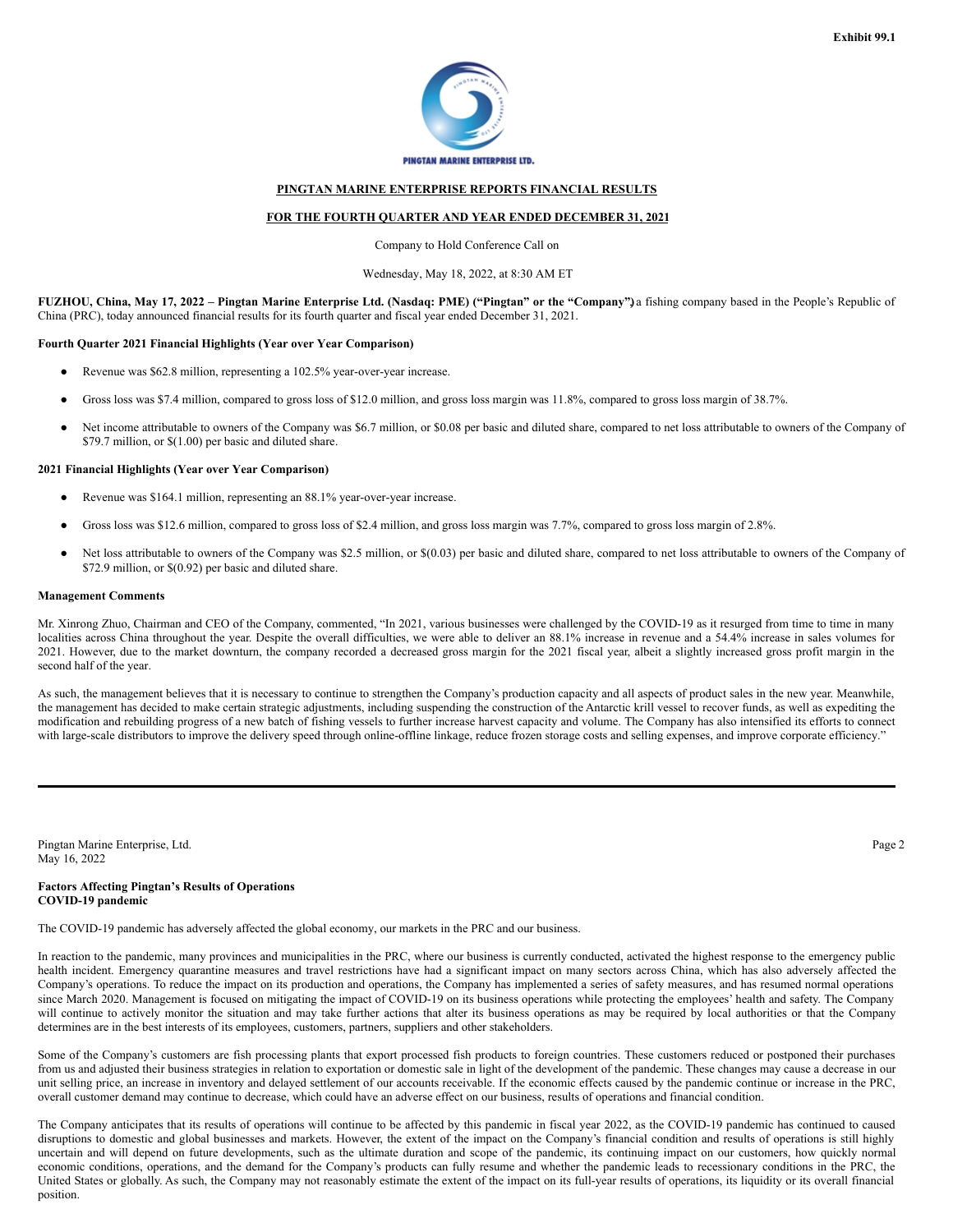## **The Company's Fishing Fleet**

As of December 31, 2021, of the Company's 142 vessels, 100 were located in international waters, 12 were located in the Bay of Bengal in India, 13 were located in the PRC, and the remaining 17 were located in the Arafura Sea in Indonesia and not in operation.

Pingtan Marine Enterprise, Ltd. Page 3 May 16, 2022

# **Pingtan's Revenue Break-down By PRC Provincial Division**

|                    | <b>Year Ended December 31.</b> |         |         |  |  |  |  |
|--------------------|--------------------------------|---------|---------|--|--|--|--|
|                    | 2021                           | 2020    | 2019    |  |  |  |  |
| Fujian province    | 50%                            | 68%     | 66%     |  |  |  |  |
| Shandong province  | 29%                            | 24%     | 28%     |  |  |  |  |
| Zhejiang province  | 9%                             | 7%      | 4%      |  |  |  |  |
| Guangdong province | 4%                             | 0%      | $1\%$   |  |  |  |  |
| Liaoning province  | 3%                             | $0\%$   | $0\%$   |  |  |  |  |
| Other areas        | $5\%$                          | $1\%$   | $1\%$   |  |  |  |  |
| <b>Total</b>       | $100\%$                        | $100\%$ | $100\%$ |  |  |  |  |

# **2021 Selected Financial Highlights**

|                                                       | <b>Three Months ended</b><br>December 31. |            |              |        | Years Ended<br>December 31. |       |
|-------------------------------------------------------|-------------------------------------------|------------|--------------|--------|-----------------------------|-------|
| (\$ in millions, except share and per share data)     | 2021                                      | 2020       |              | 2021   | 2020                        | 2019  |
| Revenue                                               | 62.8                                      | 31.0       |              | 164.1  | 87.2                        | 89.6  |
| Cost of Revenue                                       | 70.2                                      | 43.0       |              | .76.7  | 89.7                        | 64.4  |
| Gross (Loss) Profit                                   | (7.4)                                     | (12.0)     |              | (12.6) | (2.4)                       | 25.2  |
| Gross (Loss) Profit Margin                            | $(11.8)\%$                                | $(38.7)\%$ |              | (7.7)% | $(2.8)\%$                   | 28.1% |
| Net (Loss) Income                                     | 7.3                                       | (85.2)     | <sup>S</sup> | (2.4)  | (77.6)                      | 6.4   |
| Basic and Diluted Weighted Average Shares Outstanding | 85.9                                      | 79.3       |              | 84.9   | 79.1                        | 79.1  |
| EPS $(in S)$                                          | 0.08                                      | (1.00)     |              | (0.04) | (0.92)                      | 0.07  |

#### **Balance Sheet Highlights**

|                                                   |   |       | As of December 31. |       |
|---------------------------------------------------|---|-------|--------------------|-------|
| (\$ in millions, except for book value per share) |   | 2021  |                    | 2020  |
| Cash and Cash Equivalents                         |   | 5.8   | -8                 | 0.7   |
| <b>Total Current Assets</b>                       |   | 240.4 |                    | 114.2 |
| <b>Total Assets</b>                               |   | 576.2 |                    | 463.5 |
| <b>Total Current Liabilities</b>                  |   | 243.4 |                    | 133.4 |
| Total Long-term bank loans-non-current            |   | 240.7 |                    | 245.1 |
| <b>Total Liabilities</b>                          |   | 484.1 |                    | 378.5 |
| Shareholders' Equity                              |   | 92.1  |                    | 85.0  |
| Total Liabilities and Shareholders' Equity        | ¢ | 576.2 |                    | 463.5 |
| Book Value Per Share (in \$)                      |   | 1.08  | S.                 | 1.07  |

Pingtan Marine Enterprise, Ltd. Page 4 May 16, 2022

## **Consolidated Financial and Operating Review**

*Revenue*

The Company's revenue for the three months ended December 31, 2021 was \$62.8 million, as compared to \$31.0 million for the same period of 2020.

The Company's revenue was \$164.1 million in 2021, representing an increase of 88.1% from \$87.2 million in 2020.

In 2021, the Company's sales volumes increased by 54.4% to 129,993,532 kg from 84,185,002 kg in 2020. The average unit selling price increased by 21.2% from 2020 to 2021. The increase in revenue was mainly attributable to the different sales mix, an increase in the average unit selling price, and the increased sales volume as a result of more vessels were put into operations.

## *Gross Margin*

The Company's gross loss margin was 11.8 % for the three months ended December 31, 2021, as compared to gross loss margin of 38.7% for the same period of 2020.

The Company's gross loss margin was 7.7% in 2021, as compared to gross loss margin of 2.8% in 2020.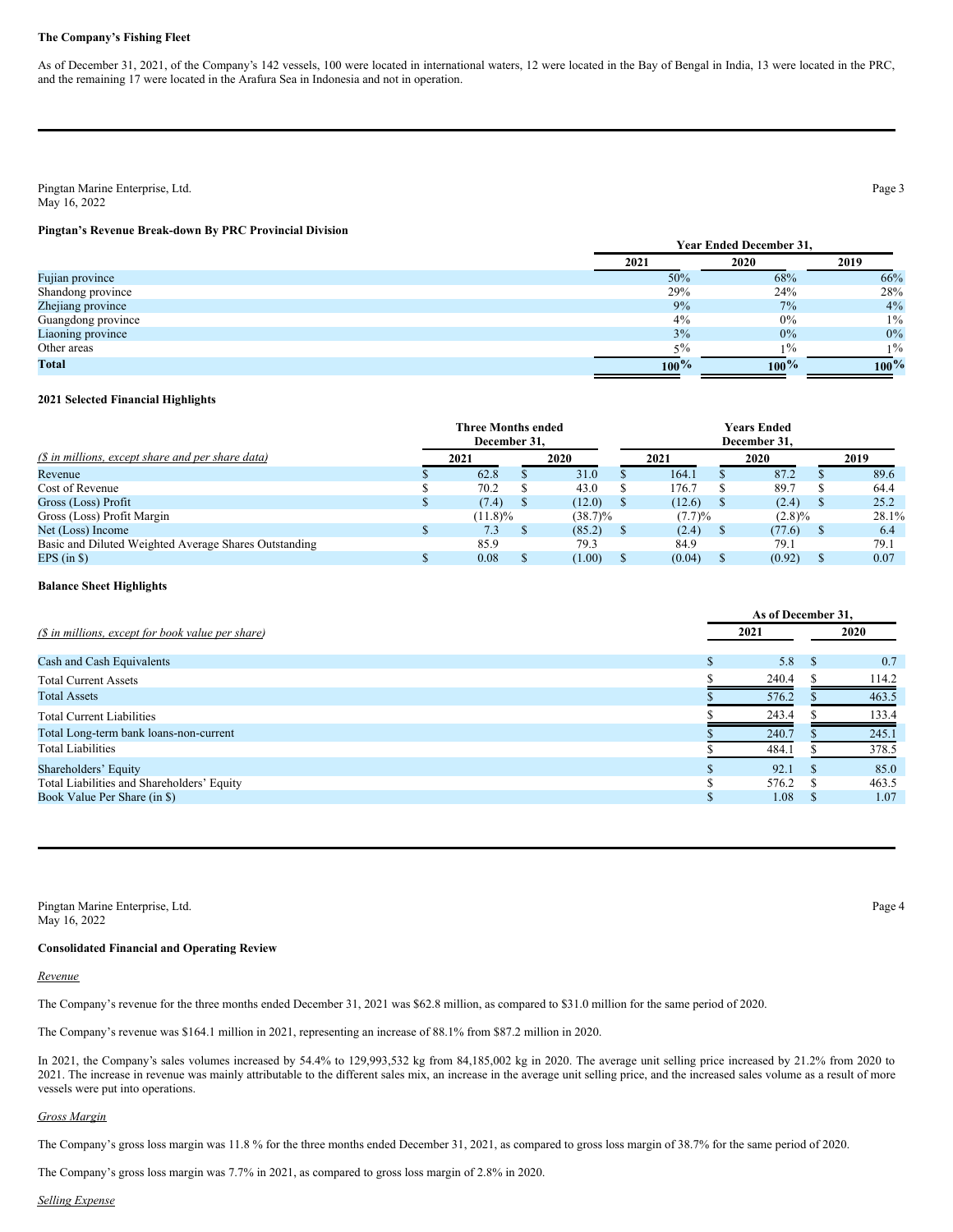For the three months ended December 31, 2021, total selling expense was \$2.5 million, as compared to \$1.6 million for the same period of 2020.

In 2021, total selling expense was \$7.6 million, as compared to \$4.9 million in 2020, representing an increase of 57.4%. The increase was primarily due to the increases in insurance fees, storage fees, customs clearance charges, shipping and handling fees, and miscellaneous selling expense.

#### *General & Administrative Expense*

For the three months ended December 31, 2021, general and administrative expense was \$0.7 million, as compared to \$2.0 million for the same period of 2020.

In 2021, total general and administrative expense was \$6.8 million, as compared to \$7.2 million in 2020, representing a decrease of 6.0%, primarily due to a decrease in depreciation expense, partially offset by an increase in professional fees due to the increases in accounting fees and legal fees.

#### *Net Income/(Loss)*

Net income for the three months ended December 31, 2021 was \$7.3 million, as compared to net loss of \$85.2 million for the same period of 2020.

In 2021, net loss was \$2.4 million, as compared to net loss of \$77.6 million in 2020.

#### *Net Income/(Loss) Attributable to Ordinary Shareholders of the Company*

Net income attributable to ordinary shareholders of the Company for the three months ended December 31, 2021 was \$6.7 million, or \$0.08 per basic and diluted share, as compared to net loss attributable to ordinary shareholders of the Company of \$79.7 million, or \$(1.00) per basic and diluted share, for the same period of 2020.

Net loss attributable to ordinary shareholders of the Company in 2021 was \$2.5 million, or \$(0.03) per basic and diluted share, as compared to net loss attributable to ordinary shareholders of the Company of \$72.9 million, or \$(0.92) per basic and diluted share, in 2020.

Pingtan Marine Enterprise, Ltd. Page 5 May 16, 2022

#### **Conference Call Details**

Pingtan also announced that it will discuss financial results in a conference call on Wednesday, May 18, 2022 – 8:30 a.m. ET (May 18, 2022, at 8:30 p.m. Beijing Time).

The dial-in numbers are:

Live Participant Dial-in (Toll Free): 877-407-0310 Live Participant Dial-in (International): 201-493-6786

To listen to the live webcast, please go to http://www.ptmarine.com and click on the conference call link at the top of the page or go to: https://event.choruscall.com/mediaframe/webcast.html?webcastid=XgNdUfYE.html.This webcast will be archived and accessible through the Company's website for approximately 30 days following the call.

## **About Pingtan**

Pingtan is a fishing company that engages in ocean fishing through its subsidiary, Fujian Provincial Pingtan County Ocean Fishing Group Co., Ltd., or Pingtan Fishing.

## **Business Risks and Forward-Looking Statements**

This press release contains "forward-looking statements" within the meaning of Section 27A of the Securities Act of 1933, as amended and Section 21E of the Securities Exchange Act of 1934, as amended and the Private Securities Litigation Reform Act of 1995. All statements other than statements of historical or current fact included in this press release are forward-looking statements, including but not limited to statements regarding Pingtan's business development, financial outlook, beliefs and expectations. Forward-looking statements include statements containing words such as "expect," "anticipate," "believe," "project," "will" and similar expressions intended to identify forward-looking statements. Although forward-looking statements reflect the good faith judgment of our management, such statements can only be based on facts and factors currently known by us. Consequently, forward-looking statements are inherently subject to risks and uncertainties and actual results and outcomes may differ materially from the results and outcomes discussed in or anticipated by the forward-looking statements. Risks include anticipated growth and growth strategies; need for additional capital and the availability of financing; delays in deploying vessels; conducting fishing operations and locating or re-locating vessels, in foreign waters and related license requirements; actions taken by government regulators, such as the Indonesian moratorium, or reports or allegations of illegal activity by us, related parties or those with which we conduct business; our ability to successfully manage relationships with customers, distributors and other important relationships; technological changes; competition; demand for our products and services; operational, mechanical, climatic or other unanticipated issues; the deterioration of general economic conditions, whether internationally, nationally or in the local markets in which we operate; the impact of the coronavirus (COVID-19) on the Company's financial condition, business operations and liquidity; the impact of COVID-19 on our customers and distributors global or national health concerns, including the outbreak of pandemic or contagious diseases such as the COVID-19 pandemic; legislative or regulatory changes that may adversely affect our business; and other risk factors contained in Pingtan's SEC filings available at www.sec.gov, including Pingtan's most recent annual report on Form 10-K and quarterly reports on Form 10-Q. Readers are cautioned not to place undue reliance on any forward-looking statements, which speak only as of the date on which they are made. Pingtan undertakes no obligation to update or revise any forward-looking statements for any reason, except as required by law.

# **CONTACT:**

LiMing Yung (Michael) Chief Financial Officer Pingtan Marine Enterprise Ltd. Tel: +86 591 87271753 michaelyung@ptmarine.net

Maggie Li Investor Relations Manager Pingtan Marine Enterprise Ltd. Tel: +86 591 8727 1753 mli@ptmarine.net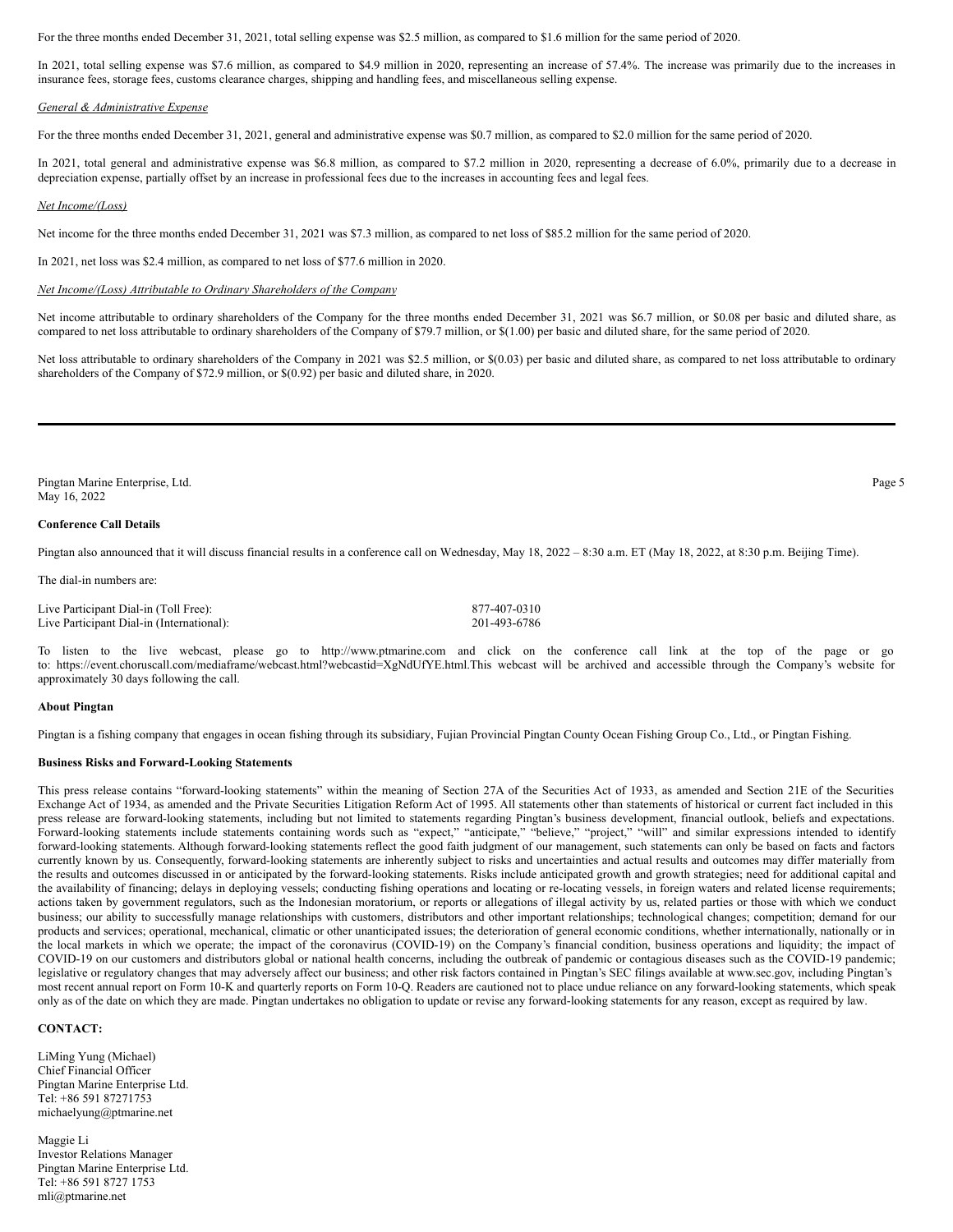<span id="page-4-0"></span>PureRock Communications Limited PTmarine@pure-rock.com

Pingtan Marine Enterprise, Ltd. Page 6 May 16, 2022

## **PINGTAN MARINE ENTERPRISE LTD. AND SUBSIDIARIES CONSOLIDATED STATEMENTS OF OPERATIONS AND COMPREHENSIVE INCOME (UNAUDITED) (IN U.S. DOLLARS)**

|                                                                                | For the three Months Ended |                         |               |                       |
|--------------------------------------------------------------------------------|----------------------------|-------------------------|---------------|-----------------------|
|                                                                                |                            | December 31,<br>2021    |               | December 31,<br>2020  |
| <b>REVENUE</b>                                                                 | $\mathbf S$                | 62,807,077              | $\mathsf{\$}$ | 31,022,204            |
| <b>COST OF REVENUE</b>                                                         |                            | 70,194,063              |               | 43,019,999            |
| <b>GROSS PROFIT</b>                                                            |                            | (7,386,986)             |               | (11, 997, 795)        |
| <b>OPERATING EXPENSES:</b>                                                     |                            |                         |               |                       |
| Selling                                                                        |                            | 2,519,748               |               | 1,567,947             |
| General and administrative                                                     |                            | 987,971                 |               | 1,216,266             |
| General and administrative-Depreciation<br>Subsidy                             |                            | (310,673)               |               | 791,943<br>(881, 465) |
| Impairment loss                                                                |                            | (561, 642)<br>4,830,150 |               | 67,713,324            |
| Settlement of contract                                                         |                            | (26, 408, 130)          |               |                       |
| <b>Total Operating Expenses</b>                                                |                            | (18, 942, 576)          |               | 70,408,015            |
| <b>INCOMEFROM OPERATIONS</b>                                                   |                            | 11,555,590              |               | (82, 405, 810)        |
|                                                                                |                            |                         |               |                       |
| OTHER INCOME (EXPENSE):                                                        |                            |                         |               |                       |
| Interest income                                                                |                            | 298,966                 |               | 409,734               |
| Interest expenses                                                              |                            | (5,650,377)             |               | (3,560,970)           |
| Foreign currency transaction gain                                              |                            | 1,047,466               |               | 204,687               |
| Gain(Loss) from cost method investment                                         |                            | 7,518                   |               | 1,821                 |
| Gain(Loss) on equity method investment                                         |                            | 57,081                  |               | 195,044               |
| Other expense                                                                  |                            | 2,638                   |               | (477)                 |
| Total Other Expense, net                                                       |                            | (4,236,708)             |               | (2,750,161)           |
| <b>LOSSBEFORE INCOME TAXES</b>                                                 |                            | 7,318,882               |               | (85, 155, 971)        |
| <b>INCOME TAXES</b>                                                            |                            | 1,749                   |               |                       |
| NET INCOME (LOSS)                                                              | S.                         | 7,317,133               | \$            | (85, 155, 971)        |
|                                                                                |                            |                         |               |                       |
| LESS: NET INCOME (LOSS) ATTRIBUTABLE TO THE NON-CONTROLLING INTEREST           |                            | 642,211                 |               | (5,499,859)           |
| NET INCOME (LOSS) ATTRIBUTABLE TO OWNERS OF THE COMPANY                        | Ś                          | 6,674,922               | S.            | (79,656,112)          |
| COMPREHENSIVE INCOME:                                                          |                            |                         |               |                       |
| <b>NET INCOME/LOSS</b>                                                         |                            | 7,317,133               |               | (85, 155, 971)        |
| OTHER COMPREHENSIVE INCOME (LOSS)                                              |                            |                         |               |                       |
| Unrealized foreign currency translation gain (loss)                            |                            | (187, 190)              |               | 3,310,552             |
| TOTAL COMPREHENSIVE INCOME/LOSS                                                | \$                         | 7,129,943               | \$            | (81, 845, 419)        |
|                                                                                |                            |                         |               |                       |
| LESS: COMPREHENSIVE INCOME (LOSS) ATTRIBUTABLE TO THE NON-CONTROLLING INTEREST |                            | 625,298                 |               | (5,170,963)           |
| COMPREHENSIVE INCOME (LOSS)ATTRIBUTABLE TO OWNERS OF THE COMPANY               | \$                         | 6,504,645               | \$            | (76,674,456)          |
| NET INCOME (LOSS)PER ORDINARY SHARE ATTRIBUTABLE TO OWNERS OF THE COMPNAY      |                            |                         |               |                       |
| Basic and diluted earnings per share                                           | \$                         | 0.08                    | \$            | (1.00)                |
| WEIGHTED AVERAGE ORDINARY SHARES OUTSTANDING:                                  |                            |                         |               |                       |
| Basic and diluted                                                              |                            | 85,940,965              |               | 79,302,428            |

Pingtan Marine Enterprise, Ltd. Page 7 May 16, 2022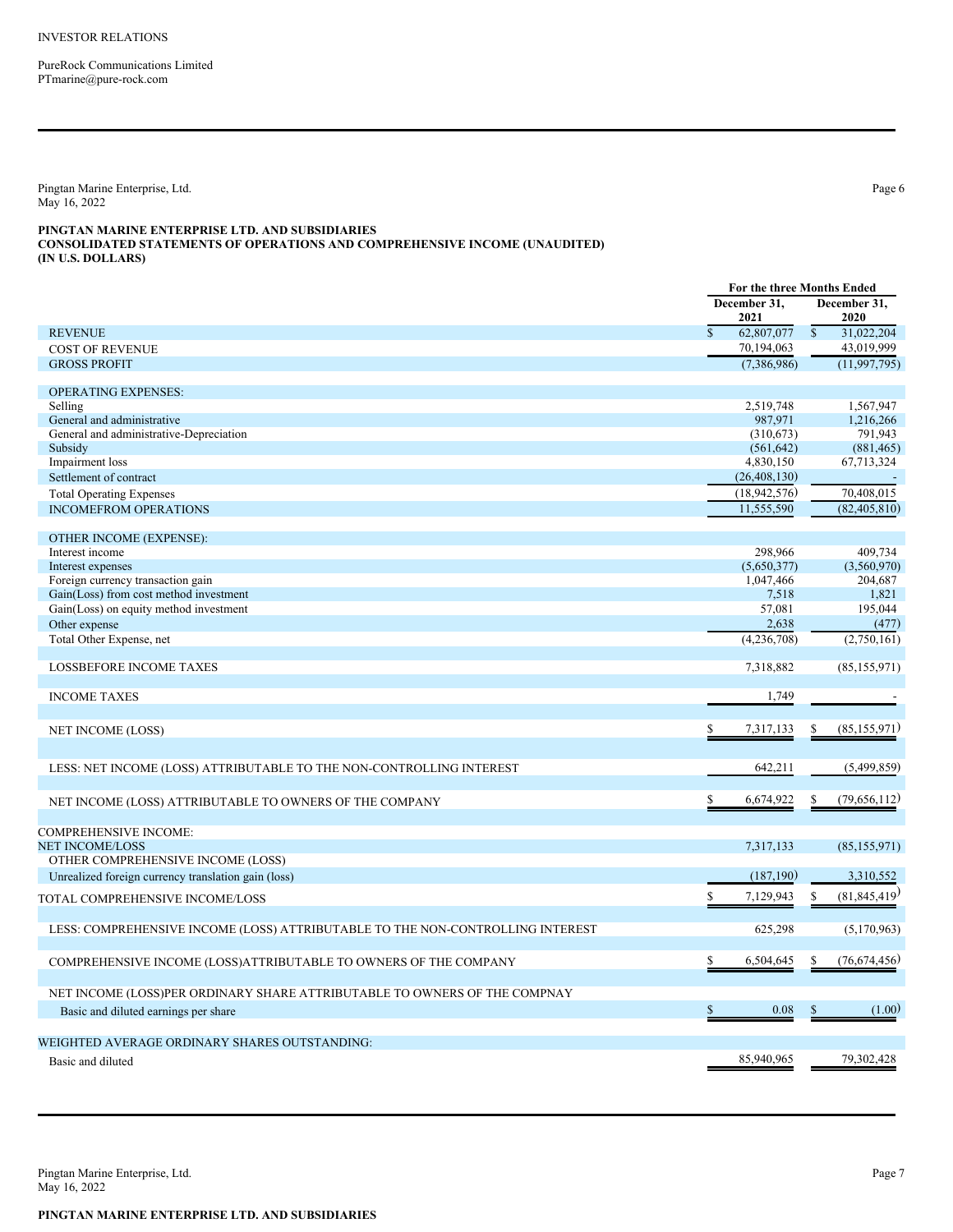# **CONSOLIDATED STATEMENTS OF OPERATIONS AND COMPREHENSIVE INCOME (IN U.S. DOLLARS)**

|                                                                                |               |                |                         | For the Years Ended December 31, |                |             |
|--------------------------------------------------------------------------------|---------------|----------------|-------------------------|----------------------------------|----------------|-------------|
|                                                                                |               | 2021           |                         | 2020                             |                | 2019        |
| <b>REVENUE</b>                                                                 | $\mathcal{S}$ | 164,083,044    | $\overline{\mathbb{S}}$ | 87,240,420                       | $\overline{s}$ | 89,622,156  |
| <b>COST OF REVENUE</b>                                                         |               | 176,724,581    |                         | 89,661,883                       |                | 64,396,571  |
| <b>GROSS (LOSS)/ PROFIT</b>                                                    |               | (12, 641, 537) |                         | (2,421,463)                      |                | 25,225,585  |
| OPERATING EXPENSE (INCOME):                                                    |               |                |                         |                                  |                |             |
| Selling                                                                        |               | 7,632,730      |                         | 4,850,044                        |                | 2,715,599   |
| General and administrative                                                     |               | 5,892,080      |                         | 4,091,729                        |                | 4,163,873   |
| General and administrative - depreciation                                      |               | 836,142        |                         | 3,066,522                        |                | 3,726,061   |
| Government subsidy                                                             |               | (20, 449, 471) |                         | (13,660,284)                     |                | (6,440,299) |
| Impairment loss                                                                |               | 6,301,373      |                         | 67,713,324                       |                | 7,951,635   |
| Settlement of contract                                                         |               | (26, 408, 130) |                         |                                  |                |             |
| (Gain) on fixed assets disposal                                                |               |                |                         |                                  |                | (59, 432)   |
| Total Operating (Income) Expense, Net                                          |               | (26, 195, 276) |                         | 66,061,335                       |                | 12,057,437  |
| INCOME (LOSS) FROM OPERATIONS                                                  |               | 13,553,739     |                         | (68, 482, 798)                   |                | 13,168,148  |
|                                                                                |               |                |                         |                                  |                |             |
| OTHER INCOME (EXPENSE):<br>Interest income                                     |               | 371,695        |                         | 3,745,611                        |                | 780,604     |
| Interest (expense)                                                             |               | (17, 371, 089) |                         | (13, 432, 919)                   |                | (6,055,310) |
| Foreign currency transaction gain (loss)                                       |               | 1,231,614      |                         | 607,674                          |                | (298, 304)  |
| Dividend income from cost method investment                                    |               | 612,734        |                         | 135,338                          |                | 312,727     |
| (Loss) on the interest sold                                                    |               |                |                         |                                  |                | (86, 603)   |
| (Loss) on equity method investment                                             |               | (708, 020)     |                         | (156,085)                        |                | (486, 803)  |
| Other (expense)                                                                |               | (74, 223)      |                         | (35, 401)                        |                | (954, 394)  |
|                                                                                |               |                |                         |                                  |                |             |
| Total Other Expense, net                                                       |               | (15,937,289)   |                         | (9,135,782)                      |                | (6,788,083) |
| (LOSS) INCOME BEFORE INCOME TAXES                                              |               | (2,383,550)    |                         | (77,618,580)                     |                | 6,380,065   |
| <b>INCOME TAXES</b>                                                            |               | 1,749          |                         |                                  |                |             |
| <b>NET (LOSS) INCOME</b>                                                       |               | (2,385,299)    |                         | (77,618,580)                     |                | 6,380,065   |
| LESS: NET (LOSS) INCOME ATTRIBUTABLE TO NON-CONTROLLING INTEREST               |               | 95,420         |                         | (4,740,332)                      |                | 698,041     |
| NET (LOSS) INCOME ATTRIBUTABLE TO OWNERS OF THE COMPANY                        |               | (2,480,719)    |                         | (72,878,248)                     |                | 5,682,024   |
|                                                                                |               |                |                         |                                  |                |             |
| <b>LESS: PREFERRED DIVIDENDS</b>                                               |               | (640, 922)     |                         |                                  |                |             |
| NET (LOSS) INCOME ATTRIBUTABLE TO ORDINARY SHAREHOLDERS OF THE COMPANY         | $\mathbb{S}$  | (3, 121, 641)  | $\mathbb{S}$            | (72,878,248)                     | -S             | 5,682,024   |
| COMPREHENSIVE (LOSS) INCOME:                                                   |               |                |                         |                                  |                |             |
| <b>NET (LOSS) INCOME</b>                                                       | $\mathbb{S}$  | (2,385,299)    | S                       | (77,618,580)                     | - S            | 6,380,065   |
| OTHER COMPREHENSIVE (LOSS) INCOME                                              |               |                |                         |                                  |                |             |
| Unrealized foreign currency translation gain (loss)                            |               | 2,895,972      |                         | 7,156,773                        |                | (2,861,319) |
| <b>COMPREHENSIVE INCOME (LOSS)</b>                                             |               | 510.673        |                         | (70, 461, 807)                   |                | 3,518,746   |
| Less: comprehensive income (loss) attributable to the non-controlling interest |               | 342,401        |                         | (4,095,594)                      |                | 469,583     |
| COMPREHENSIVE INCOME (LOSS) ATTRIBUTABLE TO OWNERS OF THE COMPANY              |               | 168,272        | $\mathbb{S}$            | (66,366,213)                     | \$             | 3,049,163   |
|                                                                                |               |                |                         |                                  |                |             |
| NET (LOSS) INCOME PER ORDINARY SHARE;                                          |               |                |                         |                                  |                |             |
| Basic and diluted                                                              |               | (0.03)         | S                       | (0.92)                           | S              | 0.07        |
| WEIGHTED AVERAGE ORDINARY SHARES OUTSTANDING:                                  |               |                |                         |                                  |                |             |
| Basic and diluted                                                              |               | 84,906,368     |                         | 79,121,471                       |                | 79,055,053  |
|                                                                                |               |                |                         |                                  |                |             |

Pingtan Marine Enterprise, Ltd. Page 8 May 16, 2022

**PINGTAN MARINE ENTERPRISE LTD. AND SUBSIDIARIES CONSOLIDATED BALANCE SHEETS (IN U.S. DOLLARS)**

|                                                             | December 31, |   |            |
|-------------------------------------------------------------|--------------|---|------------|
|                                                             | 2021         |   | 2020       |
| <b>ASSETS</b>                                               |              |   |            |
| <b>CURRENT ASSETS:</b>                                      |              |   |            |
| Cash                                                        | 5,789,508    | S | 691,933    |
| Restricted cash                                             | 14,831,138   |   | 9,912,666  |
| Accounts receivable, net of allowance for doubtful accounts | 26,861,827   |   | 31,946,561 |
| Accounts receivable-related parties                         | 5,660,857    |   |            |
| Inventories, net of reserve                                 | 54,969,973   |   | 67,611,136 |
| Prepaid expenses                                            | 18,559,252   |   | 170,706    |
| Prepaid expenses-related party                              |              |   | 2,015,357  |
|                                                             |              |   |            |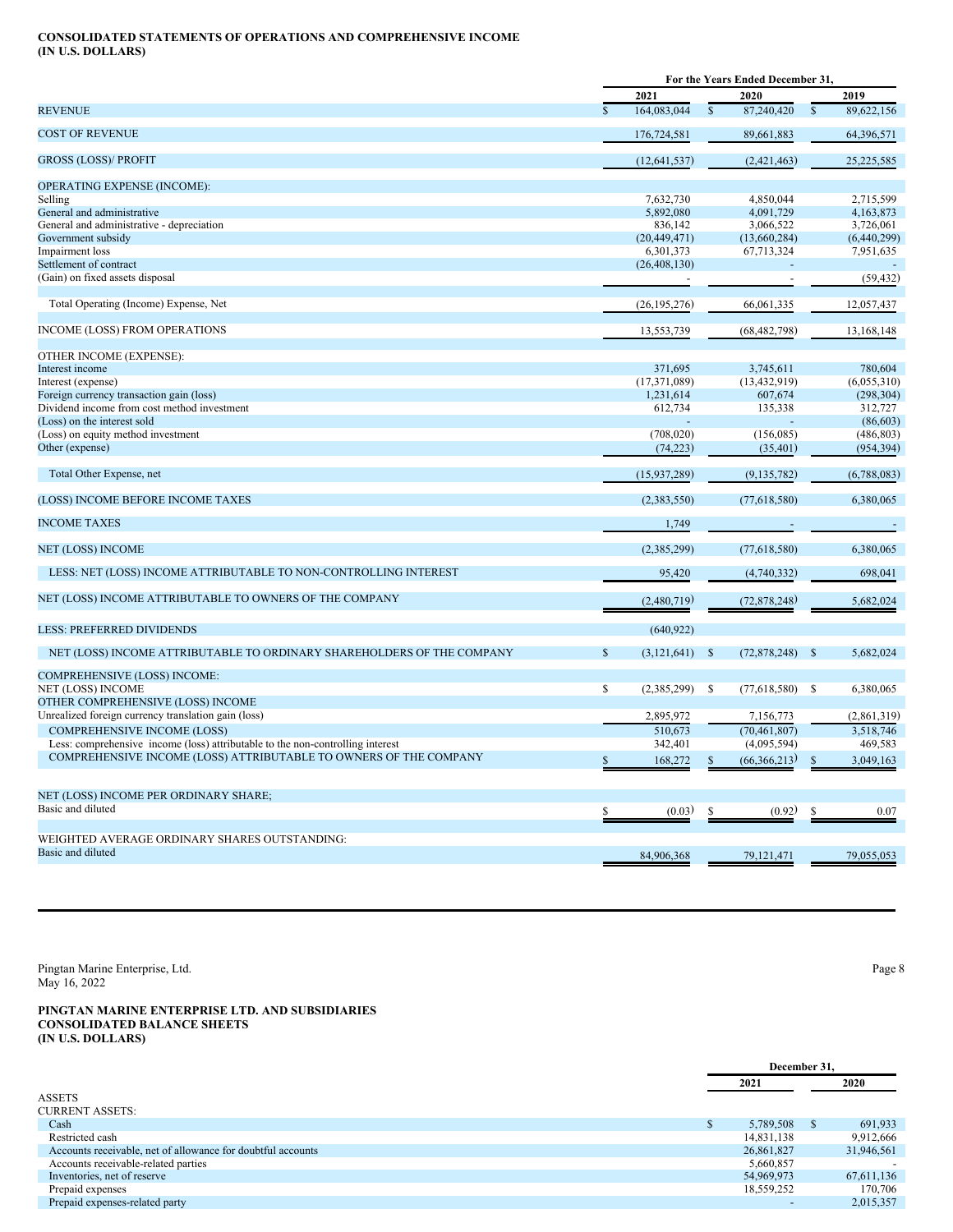| Other receivables                                                                                                                          | 113,765,721              |          | 1,901,094                |
|--------------------------------------------------------------------------------------------------------------------------------------------|--------------------------|----------|--------------------------|
| <b>Total Current Assets</b>                                                                                                                | 240,438,276              |          | 114,249,453              |
| <b>OTHER ASSETS:</b>                                                                                                                       |                          |          |                          |
| Cost method investment                                                                                                                     | 3,293,756                |          | 3.218.440                |
| Equity method investment                                                                                                                   | 29,674,764               |          | 29,689,813               |
| Prepayment for long-term assets                                                                                                            | 30,114,340               |          | 66,083,041               |
| Right-of-use asset                                                                                                                         | 465,016                  |          | 64,220                   |
| Property, plant and equipment, net                                                                                                         | 272,249,346              |          | 250,155,011              |
| <b>Total Other Assets</b>                                                                                                                  | 335,797,222              |          | 349,210,525              |
| <b>Total Assets</b>                                                                                                                        | \$<br>576,235,498        | <b>S</b> | 463,459,978              |
| LIABILITIES AND SHAREHOLDERS' EQUITY                                                                                                       |                          |          |                          |
|                                                                                                                                            |                          |          |                          |
| <b>CURRENT LIABILITIES:</b>                                                                                                                |                          |          |                          |
| Accounts payable                                                                                                                           | \$<br>54, 153, 711       | S        | 18,792,983               |
| Accounts payable - related parties<br>Short-term bank loans                                                                                | 4,960,300                |          | 9,966,708                |
| Long-term bank loans - current                                                                                                             | 72,305,786<br>76,856,590 |          | 52,414,596<br>39,987,577 |
| Accrued liabilities and other payables                                                                                                     | 27,531,333               |          | 12,151,633               |
| Lease liabilities-current                                                                                                                  | 400,557                  |          | 32,349                   |
| Due to related parties                                                                                                                     | 7,175,988                |          | 18,354                   |
|                                                                                                                                            |                          |          |                          |
| <b>Total Current Liabilities</b>                                                                                                           | 243,384,265              |          | 133,364,200              |
| <b>OTHER LIABILITIES:</b>                                                                                                                  |                          |          |                          |
| Lease liabilities                                                                                                                          | 32,161                   |          |                          |
| Long-term bank loans - non-current                                                                                                         | 240,729,193              |          | 245,116,088              |
|                                                                                                                                            |                          |          |                          |
| <b>Total Liabilities</b>                                                                                                                   | 484,145,619              |          | 378,480,288              |
| <b>COMMITMENTS AND CONTINGENCIES</b>                                                                                                       |                          |          |                          |
| SHAREHOLDERS' EQUITY:                                                                                                                      |                          |          |                          |
| Equity attributable to owners of the Company:                                                                                              |                          |          |                          |
| Ordinary shares (\$0.001 par value; 125,000,000 shares authorized; 85,940,965 and 79,302,428 shares issued and outstanding at December 31, |                          |          |                          |
| 2021 and 2020, respectively.)                                                                                                              | 85,941                   |          | 79,302                   |
| Additional paid-in capital                                                                                                                 | 89,279,792               |          | 82,045,993               |
| (Deficit)                                                                                                                                  | (21, 842, 858)           |          | (18, 594, 755)           |
| Statutory reserve                                                                                                                          | 15,878,174               |          | 15,751,712               |
| Accumulated other comprehensive (loss)                                                                                                     | (6,919,882)              |          | (9,568,873)              |
| Total equity attributable to owners of the Company                                                                                         | 76,481,167               |          | 69,713,379               |
| Non-controlling interest                                                                                                                   | 15,608,712               |          | 15,266,311               |
| Total Shareholders' Equity                                                                                                                 | 92,089,879               |          | 84,979,690               |
| Total Liabilities and Shareholders' Equity                                                                                                 | \$<br>576,235,498        | S        | 463,459,978              |
|                                                                                                                                            |                          |          |                          |

Pingtan Marine Enterprise, Ltd. Page 9 May 16, 2022

## **PINGTAN MARINE ENTERPRISE LTD. AND SUBSIDIARIES CONSOLIDATED STATEMENTS OF CASH FLOWS (IN U.S. DOLLARS)**

|                                                                                                             | For the Years Ended December 31, |                |              |                |              |                |
|-------------------------------------------------------------------------------------------------------------|----------------------------------|----------------|--------------|----------------|--------------|----------------|
|                                                                                                             |                                  | 2021           |              | 2020           |              | 2019           |
| <b>CASH FLOWS FROM OPERATING ACTIVITIES:</b>                                                                |                                  |                |              |                |              |                |
| Net (loss) income                                                                                           | S.                               | (2,385,299)    | <sup>S</sup> | (77,618,580)   | <sup>S</sup> | 6,380,065      |
| Adjustments to reconcile net income from operations to net cash provided by (used in) operating activities: |                                  |                |              |                |              |                |
| Depreciation                                                                                                |                                  | 16,129,686     |              | 14,722,446     |              | 11,308,882     |
| Bad debt expense                                                                                            |                                  | 178,244        |              | 380,866        |              | 8,050          |
| Inventory reserve (reversal)                                                                                |                                  | 9,366,467      |              | 14,984,980     |              | (142,370)      |
| Loss on equity method investment                                                                            |                                  | 708,020        |              | 156,085        |              | 486,803        |
| Stock issued for professional fees                                                                          |                                  |                |              | 209,793        |              |                |
| Loss on the interest sold                                                                                   |                                  |                |              |                |              | 86,603         |
| (Gain) on disposal of fixed assets                                                                          |                                  |                |              |                |              | (59, 432)      |
| Impairment loss                                                                                             |                                  | 6,301,372      |              | 67,713,324     |              | 7,943,585      |
| Settlement of contract                                                                                      |                                  | (26, 408, 129) |              |                |              |                |
| Changes in operating assets and liabilities:                                                                |                                  |                |              |                |              |                |
| Accounts receivable                                                                                         |                                  | 5,669,874      |              | (21, 222, 129) |              | (3,110,730)    |
| Inventories                                                                                                 |                                  | 4,820,618      |              | (48,067,241)   |              | (24,918,904)   |
| Prepaid expenses                                                                                            |                                  | (18,341,059)   |              | 1,199,764      |              | (727, 857)     |
| Prepaid expenses - related parties                                                                          |                                  | 2,057,259      |              | (1,906,460)    |              |                |
| Due from related parties                                                                                    |                                  | (5,646,422)    |              |                |              |                |
| Other receivables                                                                                           |                                  | (8,091,258)    |              | (1, 177, 998)  |              | 74,967         |
| Accounts payable                                                                                            |                                  | 35,780,524     |              | 8,933,807      |              | (22, 443, 999) |